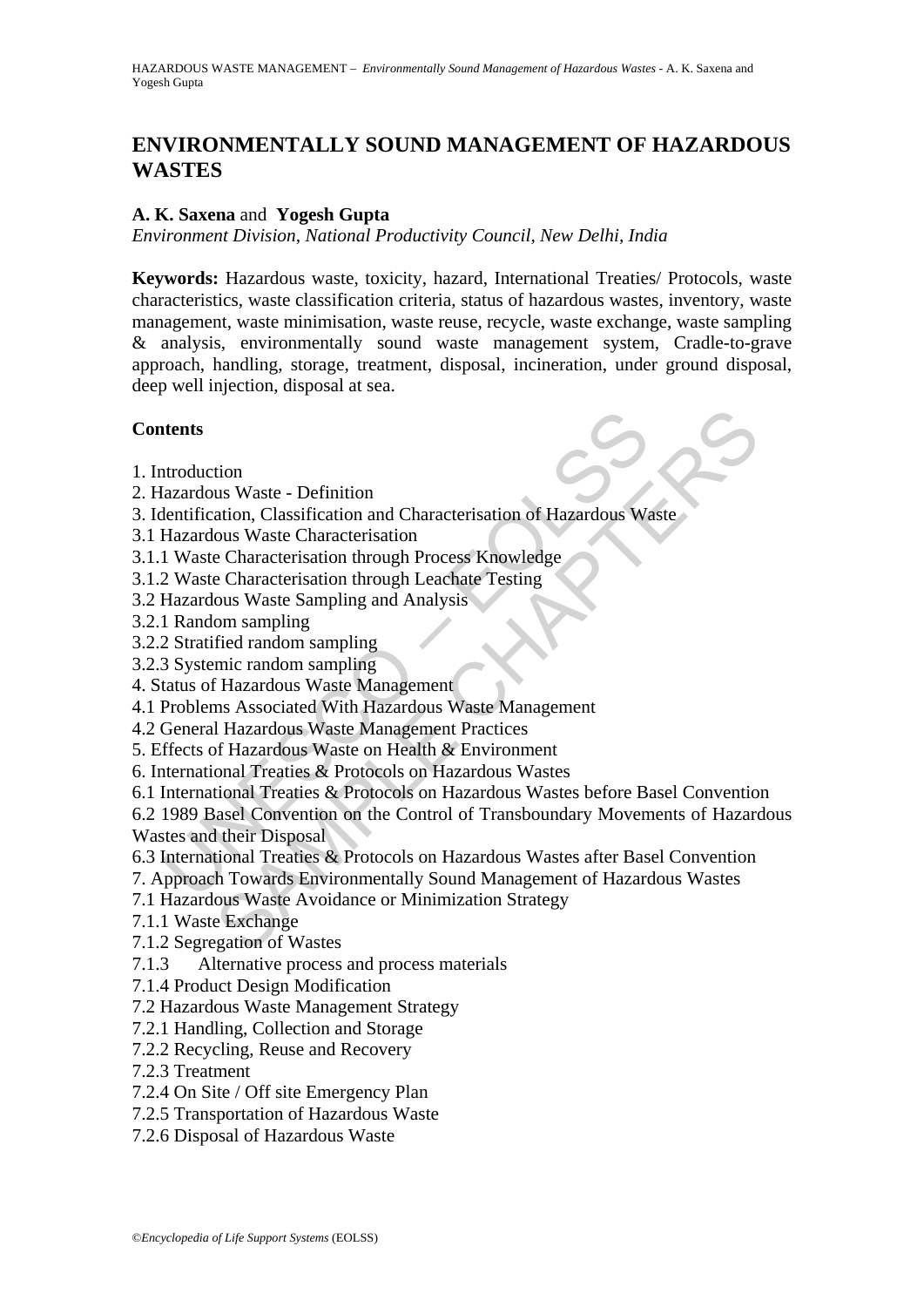8. Conclusion Glossary Bibliography Biographical Sketches

### **Summary**

Generation of hazardous wastes has been an integral part of many of the activities of modern civilization, but the problems associated with their safe disposal, captured the world's attention only in the late 1970s after the environmental disasters that occurred in the Love Canal area of Niagara Falls, New York and at other places.

and motion and surface water in many parts of the world, a sound<br>agement system is required to be developed which must include<br>age and disposal practices. Environmentally sound management of<br>irres a holistic and comprehens For and surface water in many parts of the world, a sound hazardous wat system is required to be developed which must include issues beyond disposal practices. Environmentally sound management of hazardous was nold issues As the improper disposal of hazardous wastes has led to the contamination of soil, groundwater and surface water in many parts of the world, a sound hazardous waste management system is required to be developed which must include issues beyond safe storage and disposal practices. Environmentally sound management of hazardous wastes requires a holistic and comprehensive approach on all alternatives available to institute a cradle – to – grave management system. It should consider not only the characteristics, volume and location of the wastes, but also how and why wastes are being produced and what effective steps can be taken to reduce substantially the quantity and toxicity of wastes ultimately to be disposed of. *The best approach to manage hazardous wastes in Environmentally Sound way is to avoid its generation at source to the maximum extent possible.* 

The objectives of an integrated and effective waste management program thus include minimisation of the quantity, toxicity and containment of waste in a given space and time period. For cost-effective waste management system, it is important to minimise the generation of waste right at the source. This can be fulfilled by a commitment towards a waste hierarchy concept. In the hierarchy of waste management, the prime attention should be given to Waste Avoidance, Waste Minimisation and Waste Reuse/Recycle in an Environmentally Sound Waste Management Approach. Therefore, special emphasis must be placed on the application of clean technologies that produce no or little waste.

Traditional methods for managing industrial waste are being phased out or are undergoing significant up-gradation/modification in response to the more stringent regulations & market forces. Industrial firms also have to work hard to minimize their waste and reduce potential future liabilities due to environmental and public health concerns related to hazardous waste management practices. The adoption of above waste management hierarchy also involves handling, storage & transportation of hazardous wastes.

In order to manage such wastes in an environmentally sound manner, *the hazardous wastes once generated have to be managed scientifically and systematically, right from their source of generation to ultimate disposal in order to prevent environmental contamination.* Considering the importance of the above issues and implications thereof a systematic approach has been developed and presented in this article towards managing hazardous wastes scientifically and in an environmentally sound manner.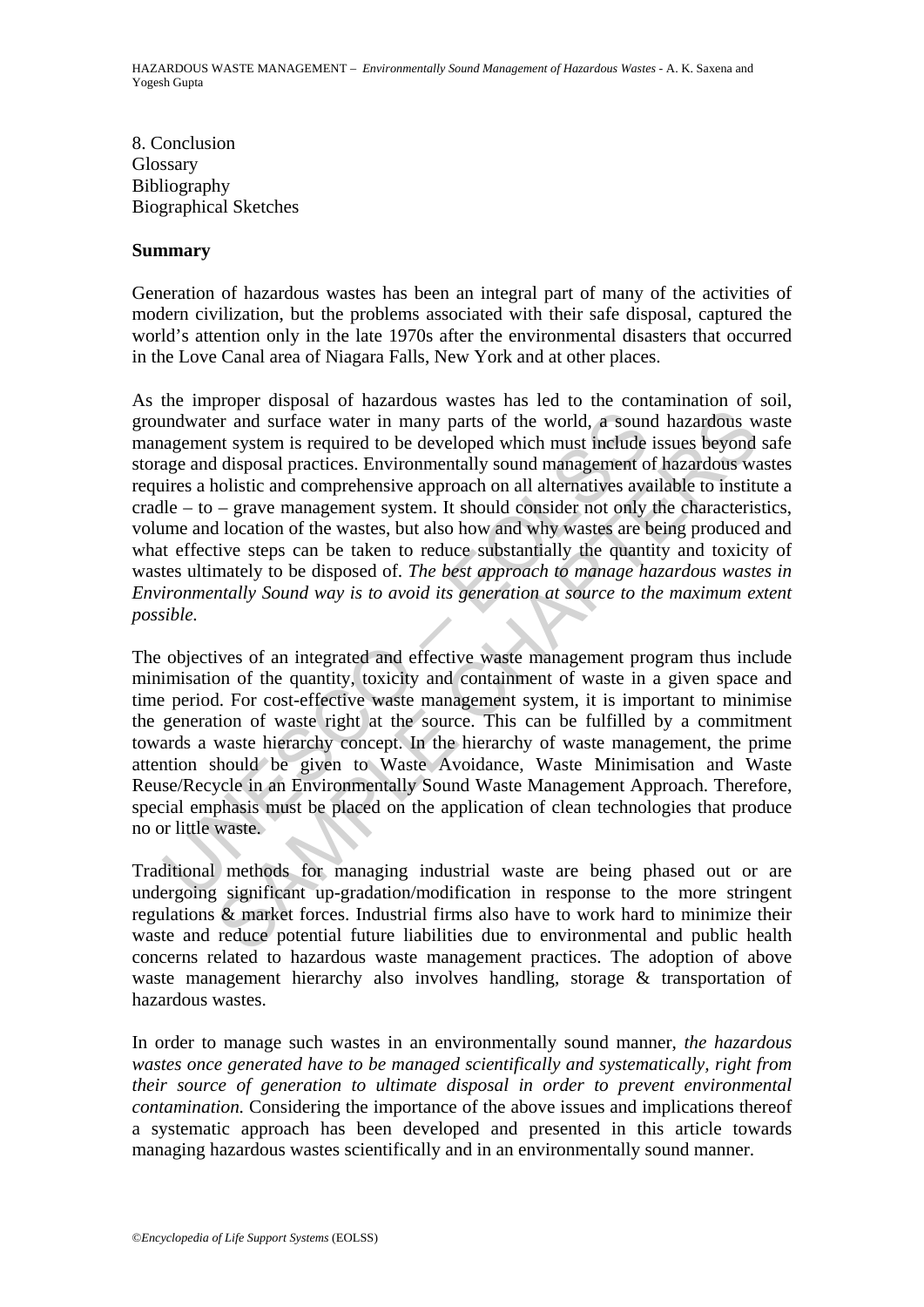## **1. Introduction**

Rapid industrialisation has improved quality of life by providing chemical products, which have improved health and life expectancy, increased agriculture production, enhanced economic opportunities and improved the facilities for luxury and comfort. However, it is also true that chemical residues, which are generated unavoidably during the production of these chemicals, have also posed unprecedented risks to human health and environment.

The quantity and diversity of wastes generated, as a consequence of industrial development, has become a major cause of concern in developing countries. Some of these wastes may be toxic and hazardous depending upon their nature and characteristics. Several countries have already made great efforts to develop effective technologies and administrative framework for effective hazardous waste management. While substantial progress has been made, hazardous waste management is still in developing stage in third world countries.

Today, it has become clear that the health of the public and the surrounding environment is put at risk as a result of past practices of uncontrolled waste dumping. Some of these wastes have been proven to be extremely toxic and hazardous; the uncontrolled dumping of such wastes has brought about the death of live stocks and an increasing number of incidents have caused health hazard to human beings in many countries. A potentially more serious risk to human health is due to contamination of surface and ground water. In view of the growing impacts of such wastes on natural resources, the community world over has addressed this issue at the international level.

mologies and administrative framework for effective hazardous viele substantial progress has been made, hazardous waste mana-<br>eloping stage in third world countries.<br>ay, it has become clear that the health of the public an is and administrative framework for effective hazardous waste management is still stage in third world countries.<br>
has become clear that the health of the public and the surround is still stage in third world countries.<br>
h Once the environmental resources whether land or water gets contaminated with toxic and hazardous components of waste, it is almost impossible to clean up these resources economically. It is essential for both the regulatory authorities as well as industries to manage hazardous wastes under strict control. One of the instruments used for controlling hazardous wastes, is introduction & enforcement of appropriate legislation. To support and enforce the legislative system, appropriate administrative and organisational structure needs to be established. In order to ensure safe and scientific disposal of hazardous and toxic wastes specialised and engineered facilities are needed. Furthermore, constant monitoring is required to ascertain that disposal has been effective and there is no more threat to human health and environment.

## **2. Hazardous Waste - Definition**

The waste is something, which the owner no longer wants at a given place and time and which has no current or perceived market value. Till date there is no uniform internationally accepted definition of hazardous waste as it has been defined differently in different countries. In general, hazardous waste is the waste, which has certain physical, chemical, or biological characteristics, which require special handling and disposal procedures to avoid risk to health and the environment. In attempting to define hazardous waste, the following questions must be answered. It is –

i) hazardous to **what?** : *receptor*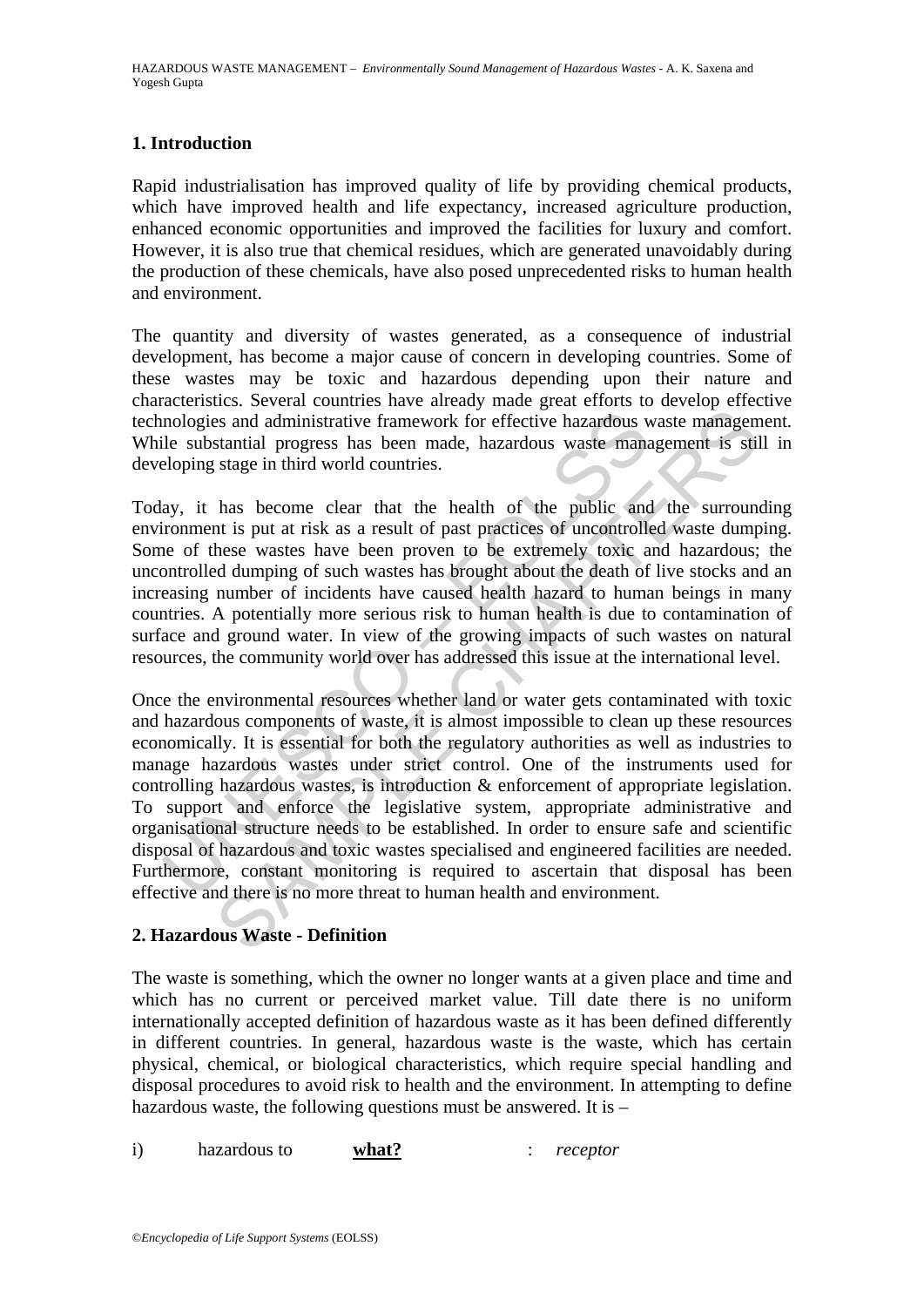HAZARDOUS WASTE MANAGEMENT – *Environmentally Sound Management of Hazardous Wastes* - A. K. Saxena and Yogesh Gupta

| $\overline{ii}$  | hazardous for   | what reasons?    | characteristics                    |
|------------------|-----------------|------------------|------------------------------------|
| $\overline{iii}$ | hazardous to    | what degree?     | <i>concentration/exposure time</i> |
| iv)              | hazardous at    | what time?       | $:$ present/future                 |
| V)               | hazardous under | what conditions? | quantity, forms etc.               |

The hazardous wastes cause harm either through contact/ inhalation or direct/indirect ingestion. The indiscriminate disposal of these substances contaminates natural resources like soil, groundwater, surface water and ambient air. The impacts of the indiscriminate waste disposal have manifested in many forms like fatal accidents, increased mortality rate and irreparable damage valuable natural resources. In defining hazardous waste, the concern is essential with waste that presents either:

- *Short Term Acute Hazard*, such as acute toxicity by ingestion, inhalation, or skin absorption, the risk of fire or explosion;
- *Long Term Environmental Hazard*, include chronic toxicity upon repeated exposure, carcinogenic, resistance to detoxification processes such as biodegradation, the potential to pollute underground and/ or surface waters.

absorption, the risk of fire or explosion;<br>
Long Term Environmental Hazard, include chronic toxic<br>
exposure, carcinogenic, resistance to detoxification pr<br>
biodegradation, the potential to pollute underground and/ or st<br>
o orption, the risk of fire or explosion;<br>
orption, the risk of fire or explosion;<br>
orption, the risk of fire or explosion;<br>
gy *Term Environmental Hazard*, include chronic toxicity upon repe<br>
ossure, carcinogenic, resistan In order to classify a waste as toxic/hazardous, the waste is usually subjected to evaluation based on its attributes such as nature, composition and inherent characteristics. It is appropriate to make a distinction between toxicity and hazardous characteristics of wastes. *"Toxicity"* refers to the capacity of a waste to cause internal damage to living systems whereas "*Hazard*" refers to the capacity of a waste to cause external injury to living systems and damages to property or environment. The degree of risk from a waste is, therefore, dependent on the toxicity characteristics and the nature of hazard involved. The characteristics like chronic toxicity and synergistic and/or antagonistic effects of waste make the issue of defining waste as intricate. In general, the definition of hazardous waste is centered around the "effects" of a particular waste on man or other forms of life, material and environment. It is evident that toxic constituents are primarily responsible for adverse effects. Broadly, two systems are followed for classification of hazardous wastes.

- (a) Exclusive List System
- (b) Inclusive List System

# **(a) Exclusive List System**

According to this system, only groups of non-hazardous wastes have been listed (by experience and perhaps by intuition) and those wastes, which do not fall in this category, have been designated as hazardous. This system was followed earlier by a few developed countries.

## **(b) Inclusive List System**

In the inclusive list system, the list includes only hazardous chemicals and wastes. Belgium, Denmark, France, Federal Republic of Germany, The Netherlands, India, Sweden, United Kingdom, and United State of America follow this system today. In this approach, solid wastes are considered hazardous through three different methods of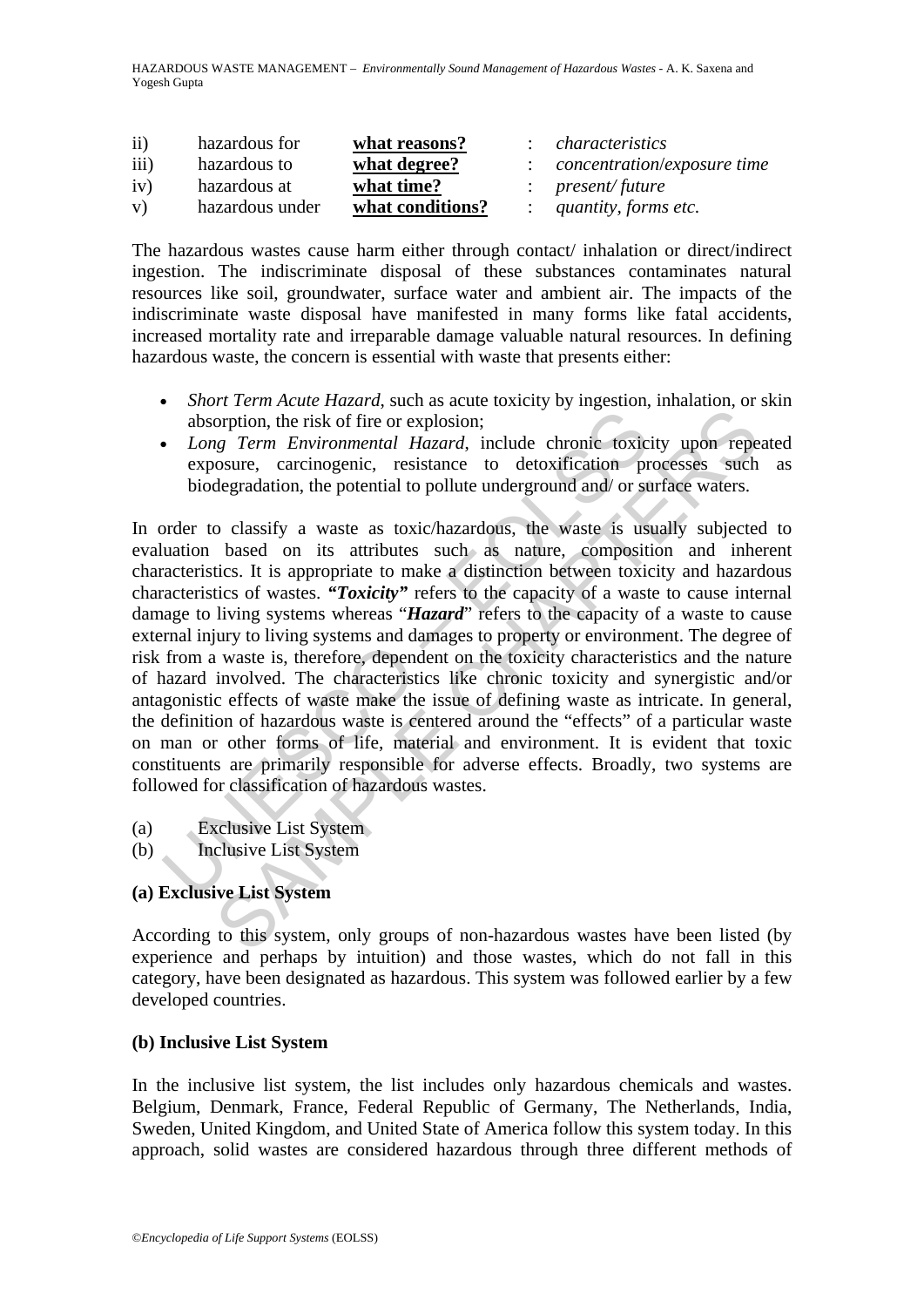listing as given below:

- 1) **"general listing approach",** based on assumption of hazard or non-hazard without test
- 2) **"listing approach",** prior listing as hazardous wastes based on profile of the potential health effects
- 3) **"listing by characteristics",** identification of characteristics by testing and declaration of hazard.

Since, there is no universally accepted definition of hazardous wastes, some of the definitions adopted by various countries or international organizations are given below.

*"Wastes other than radioactive wastes which, by reason of their chemical reactivity or toxic, explosive, corrosive or other characteristics causing danger or likely to cause danger to health or the environment, whether along or coming into contact with other wastes, are legally defined hazardous in the State in which they are generated or in which they are disposed or through which they are transported."* **(UNEP)**

c, explosive, corrosive or other characteristics causing danger<br>ger to health or the environment, whether along or coming into<br>tes, are legally defined hazardous in the State in which they as<br>ch they are disposed or throug osive, corrosive or other characteristics causing danger or likely to consiste, corrosive or other characteristics causing danger or likely to constraint of the environment, whether along or coming into contact with or the *"A solid waste or a combination of solid wastes which because of its quantity, concentration or physical, chemical or infectious characteristics may (1) cause, or significantly contribute to, an increase in mortality or an increase in serious irreversible or incapacitating reversible illness or (2) pose a substantial present or potential hazard to human health or the environment when improperly, treated, stored, transported, or disposed of or otherwise managed".* (**USEPA)**

*"Hazardous wastes are wastes which by reason of its nature, condition or quantity constitutes a particular danger to health or to the quality of air or water or which is particularly exposable or inflammable or which contains or may produce pathogens of transmissible disease".* **(Federal Republic of Germany)**

*"Hazardous wastes are the waste which has physical, chemical or biological characteristics which require special handling and disposal procedure to avoid risks to health and/or other adverse environmental effects".* **(IRPTC-7-Section, UNEP)**

The definition of hazardous waste as given by "US-EPA" has been accepted by most of the developed as well as developing countries. Thus, from the above definitions it can be concluded that hazardous waste is any residue that may cause harm to human health and/or environment, when handled, stored, transported, treated and disposed *improperly*. Such wastes have to be managed in environmentally sound manner in order to protect the health & the environment. The various characteristics of hazardous waste as identified by US-EPA, Basal Convention and The European Commission are given at Annex 1.

**Annex- 1** 

# **CHARACTERISTICS OF HAZARDOUS WASTE**

As per Environmental Protection Agency of the United States (US-EPA) the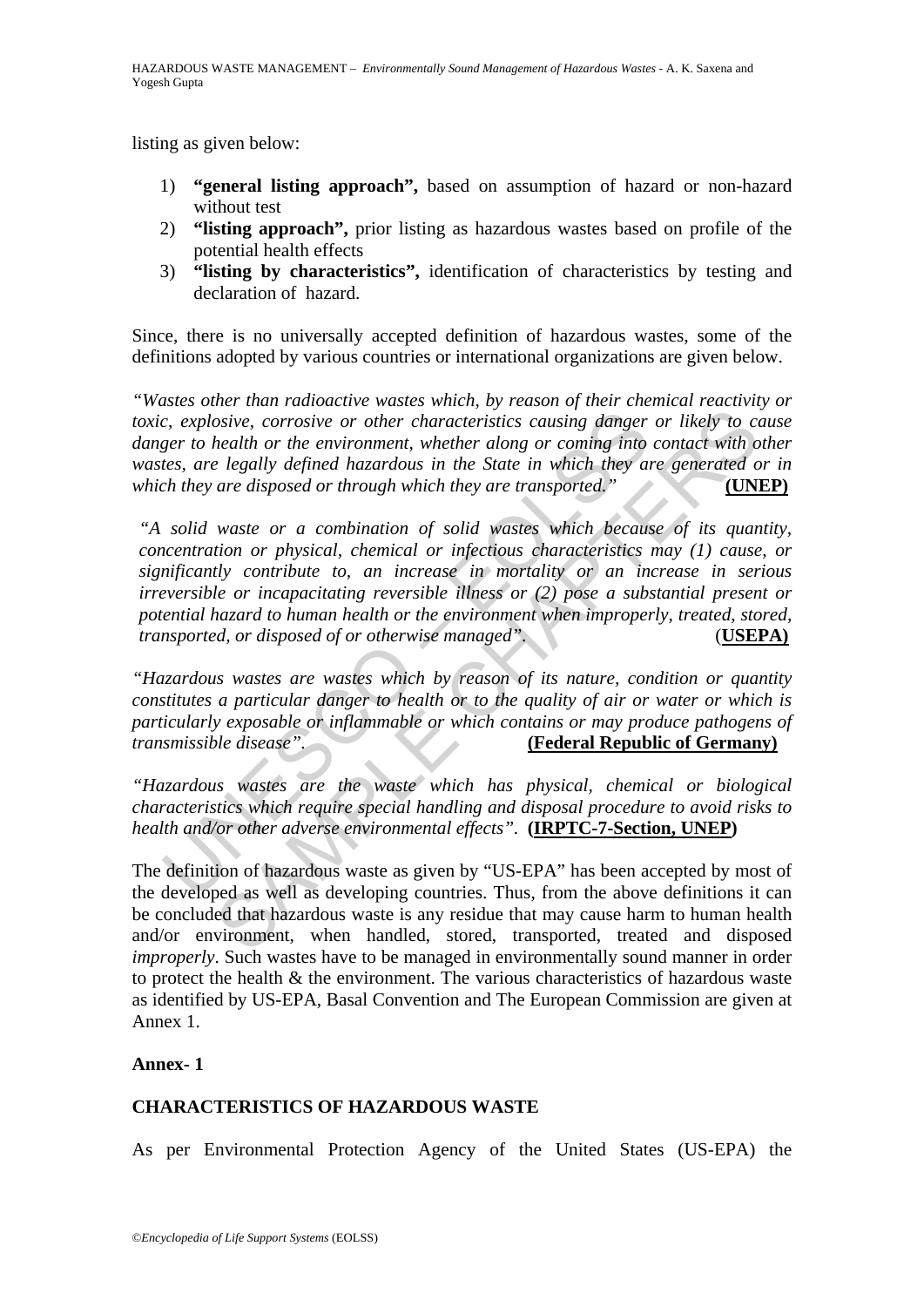characteristics of hazardous waste are defined as:

- **Ignitability:** Wastes that pose a fire hazard during routine management. Fires not only present immediate dangers of heat and smoke but also can spread harmful particles over wide areas.
- **Corrosivity**: Wastes requiring special containers or segregation from other wastes because of their ability to dissolve toxic contaminants.
- **Reactivity:** Wastes that tend to react spontaneously, to react vigorously with air or water, to be unstable to shock or heat, to generate gases or to explode.
- **Toxicity:** Wastes that, when improperly managed, may release toxicants in sufficient quantities to pose a substantial hazard to human health or the environment.

Furthermore, The European Commission has described the following characteristics of hazardous wastes in 1988:

- **Explosive:** substances and preparations, which may explode under the effect of flame or which are more sensitive to shocks or friction than dinitrobenzene
- **Oxidizing:** substances and preparations, which exhibit highly exothermic reactions when in contact with other substances, particularly flammable substances;

#### **Highly Flammable**:

- Liquid substances and preparations having a flash point below  $21^{\circ}$  C (including extremely flammable liquids), or
- Substances and preparations which may become hot and finally catch fire in contact with air at ambient temperature without any application of energy, or
- environment.<br>
hermore, The European Commission has described the following<br>
ardous wastes in 1988:<br> **losive:** substances and preparations, which may explode us<br>
flame or which are more sensitive to shocks<br>
dinitrobenzene<br> environment.<br>
The European Commission has described the following characteristic<br>
wastes in 1988:<br>
substances and preparations, which may explode under the effect<br>
flame or which are more sensitive to shocks or friction<br>
d Solid substances and preparations which may readily catch fire after brief contact with a source of ignition and which continue to burn or to be consumed after removal of the source of ignition, or
- Gaseous substances and preparations which are flammable in air at normal pressure, or
- Substances and preparations which, in contact with water or damp air, evolve highly flammable gases in dangerous quantities;
- **Flammable**: Liquid substances and preparations having a flash point equal to or greater than 21 $\degree$  C and less than or equal to 55 $\degree$  C;
- **Irritant**: non-corrosive substances and preparations, which, through immediate, prolonged or repeated contact with the skin or mucous membrane, can cause inflammation;
- **Harmful**: substances and preparation which, if they are inhaled or ingested or if they penetrate the skin, may involve limited health risks;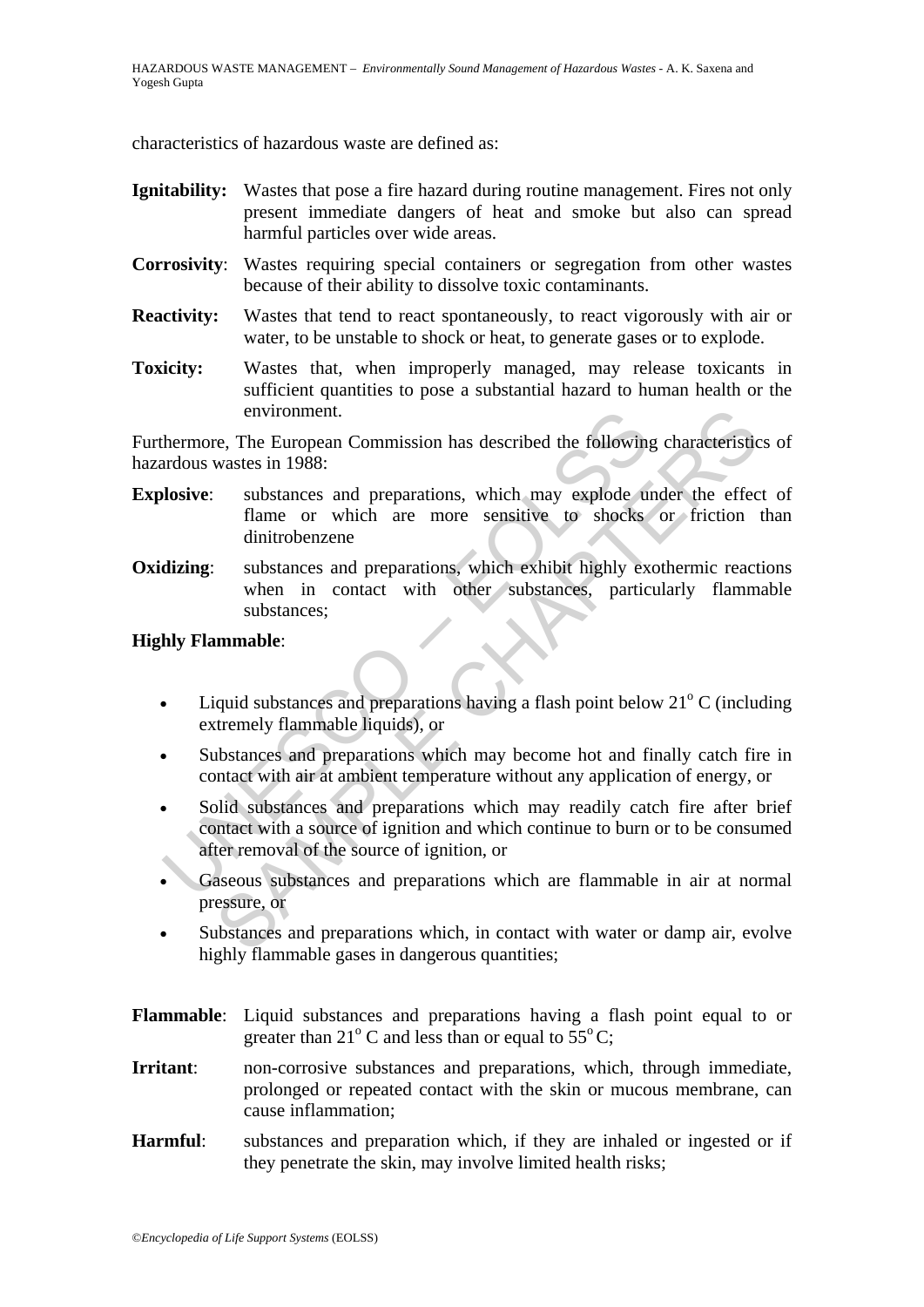- **Toxic**: substances and preparations (including very toxic substances and preparations) which, if they are inhaled or ingested or if they penetrate the skin, may involve serious, acute or chronic health risks and even death.
- **Carcinogenic**: substances or preparations which, if they are inhaled or ingested or if they penetrate the skin, may induce cancer or increase its incidence;
- **Corrosive:** substances and preparations, which may destroy living tissue on contact;
- **Infectious**: substances containing viable micro organisms or their toxins which are known or reliably believed to cause disease in man or other living organisms;
- **Teratogenic**: substances and preparations which, if they are inhaled or ingested or if they penetrate the skin, may induce non-hereditary congenital malformations or increase their incidence;
- they penetrate the skin, may induce non-here<br>
malformations or increase their incidence;<br> **tagenic:** substances or preparations which, if they are inhaled<br>
they penetrate the skin, may induce hereditary genetic<br> **toxic:** s they penetrate the skin, may induce non-hereditary conger<br>malformations or increase their incidence;<br>
<br>
:: substances or preparations which, if they are inhaled or ingested<br>
they penetrate the skin, may induce hereditary g **Mutagenic**: substances or preparations which, if they are inhaled or ingested or if they penetrate the skin, may induce hereditary genetic defects or increase their incidence;
- **Ecotoxic:** substances or preparations, which present or may present immediate or delayed risks for one or more sectors of environment.

## **3. Identification, Classification and Characterization of Hazardous Waste**

Based on different criteria used in various countries the following approach can be adopted for identifying and classifying hazardous wastes. Any waste has the potential to be hazardous by virtue of the following:

- a) the substances present in it;
- b) the concentration or chemical reactivity of such substance;
- c) the physical form in which the substances are present;
- d) the quantity and rate of generation of potentially hazardous materials in the environment in which they are placed;

Hazardous waste may be categorized in various ways, and such categorization can aid management control. For example, hazardous waste may be categorized with respect to:

- 1) suitability for various treatment processes;
- 2) suitability for various disposal methods;
- 3) compatibility with other types of waste;
- 4) potential acute hazards such as flammability, corrosiveness or toxicity; and
- 5) physical form, such as solid, liquid or sludge.

The short term acute and long-term environmentally hazardous properties of wastes are functions of the chemical species present. In some cases wastes may have well defined hazardous characteristics and are unequivocally hazardous, however, majority of wastes are likely to be complex mixtures that render them complex chemical characteristics. In such cases the prominent hazard characteristic has to be identified.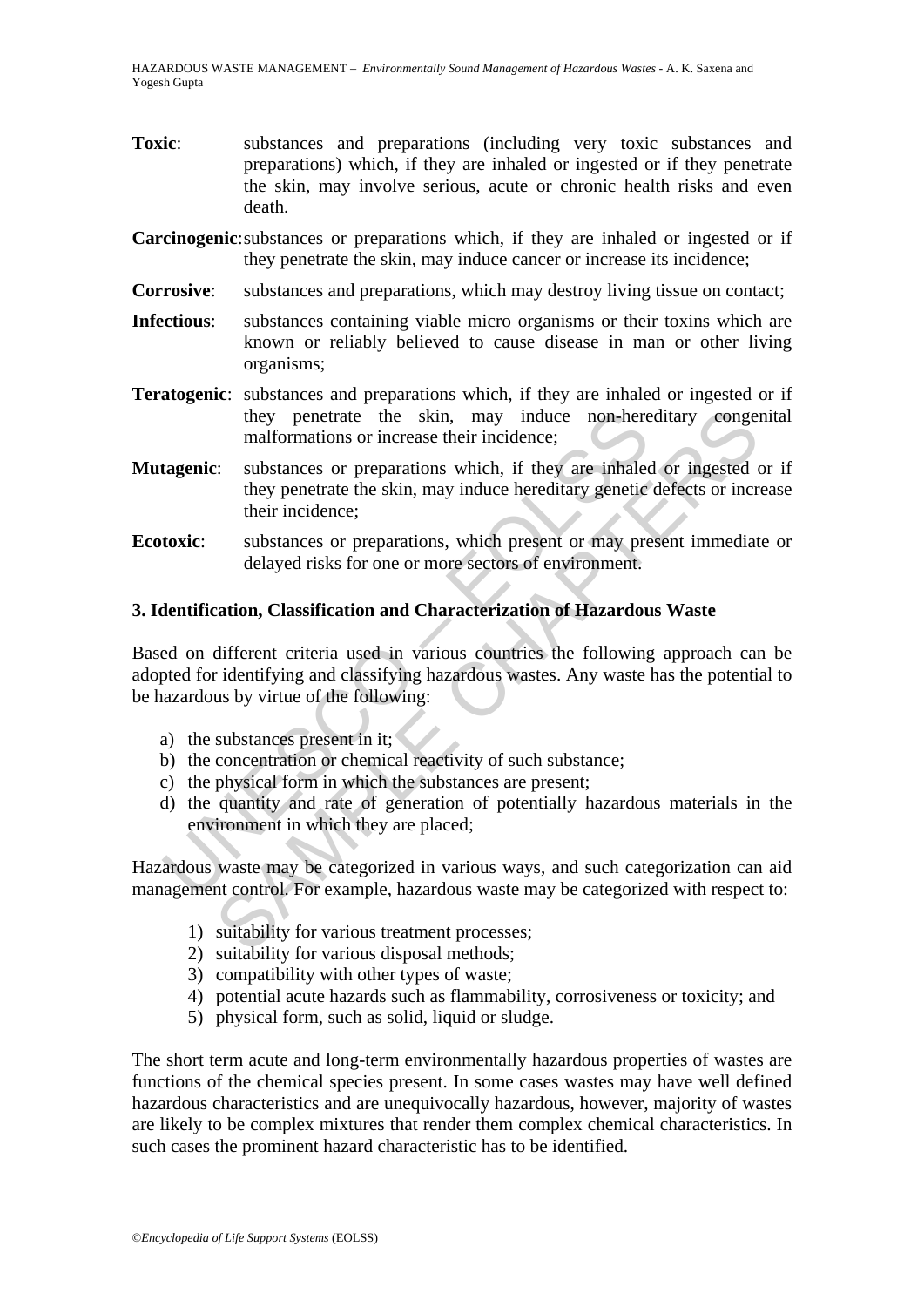The following three approaches are being used in order to classify hazardous wastes:

- 1) **Source of Genration** approach
- 2) **Toxic Component Present** approach
- 3) **Criteria** approach wherein the following characteristics of hazardous waste are defined:
	- Corrosivity,
	- Reactivity,
	- Ignitability,
	- Toxicity (Extraction Procedure)

Different countries have adopted different approaches or combination thereof for identification and classification of their hazardous wastes.

# TO ACCESS ALL THE **50 PAGES** OF THIS CHAPTER, Visit: http://www.eolss.net/Eolss-sampleAllChapter.aspx

#### **Bibliography**

- - -

Booklet on "The Basel Convention: A Global Solution for Controlling Hazardous Wastes", United Nations, New York and Geneva, 1997. (This booklet deals with Basel Convention).

Draft Report on "Sectoral Environmental Assessment" prepared by Environmental Management Center, Mumbai for Ministry of Environment & Forests, Government of India, under support from The World Bank under India - Hazardous Waste Management Project, 1997 (This is a comprehensive policy document on Hazardous Waste Management in India).

tification and classification of their hazardous wastes.<br>
TO ACCESS ALL THE 50 PAGES OF THIS CHA<br>
Visit: http://www.eolss.net/Eolss-sampleAllChapte<br>
iography<br>
elet on "The Basel Convention: A Global Solution for Controllin The Basel Convention of their hazardous wastes.<br> **SAMPLE CH[APT](https://www.eolss.net/ebooklib/sc_cart.aspx?File=E1-08-20-00)ER,**<br>
SAMPLE CHAPTER,<br>
The Basel Convention: A Global Solution for Controlling Hazardous Wastes", U<br>
The Basel Convention: A Global Solution for Controlling Haz Hazardous Waste Management - Selected Papers from an International Workshop convened by UNIDO in Vienna, 1987 Edited by Sonia P. Maltezou, Asit K. Biswas & Hans Sutter, UNIDO, 1989. Published on behalf of UNIDO and IACT by Tycooly, London and New York. (This book provides technical, methodological and managerial issues related to the disposal of hazardous wastes).

Hazardous Waste Management (2<sup>nd</sup> Edition) by Charles A. Wentz, International Edition of McGraw-Hill, Inc., 1995. (This book deals with technical issues related to the disposal of hazardous wastes).

Management of Hazardous Waste, Edited by Michael J. Suess from WHO Regional Office for Europe & Jan W. Huismans from UNEP, Geneva, WHO Regional Publications, European Series No. 14, 1983. (It presents Policy Guidelines and Code of Practice on Hazardous Waste Management).

Paper on "The Basel Convention and The Import of Hazardous Wastes to India," by Shalini Bhutani, Published by Centre for Environmental Law, World Wide Fund for Nature - India, 1996, New Delhi. (This paper presents the salient features of Basel Convention).

Proceedings of Multi Country Workshop on "Green Productivity & Hazardous Waste Management", 25 - 28, September 2001, New Delhi, India. Organized by Asian Productivity Organization, Tokyo, Japan and National Productivity Council, New Delhi, India. (This highlights the application of Green Productivity in Hazardous Waste Management).

Proposed Guide for Industrial Waste Management for Public Comment. EPA530-R-99-001, U.S.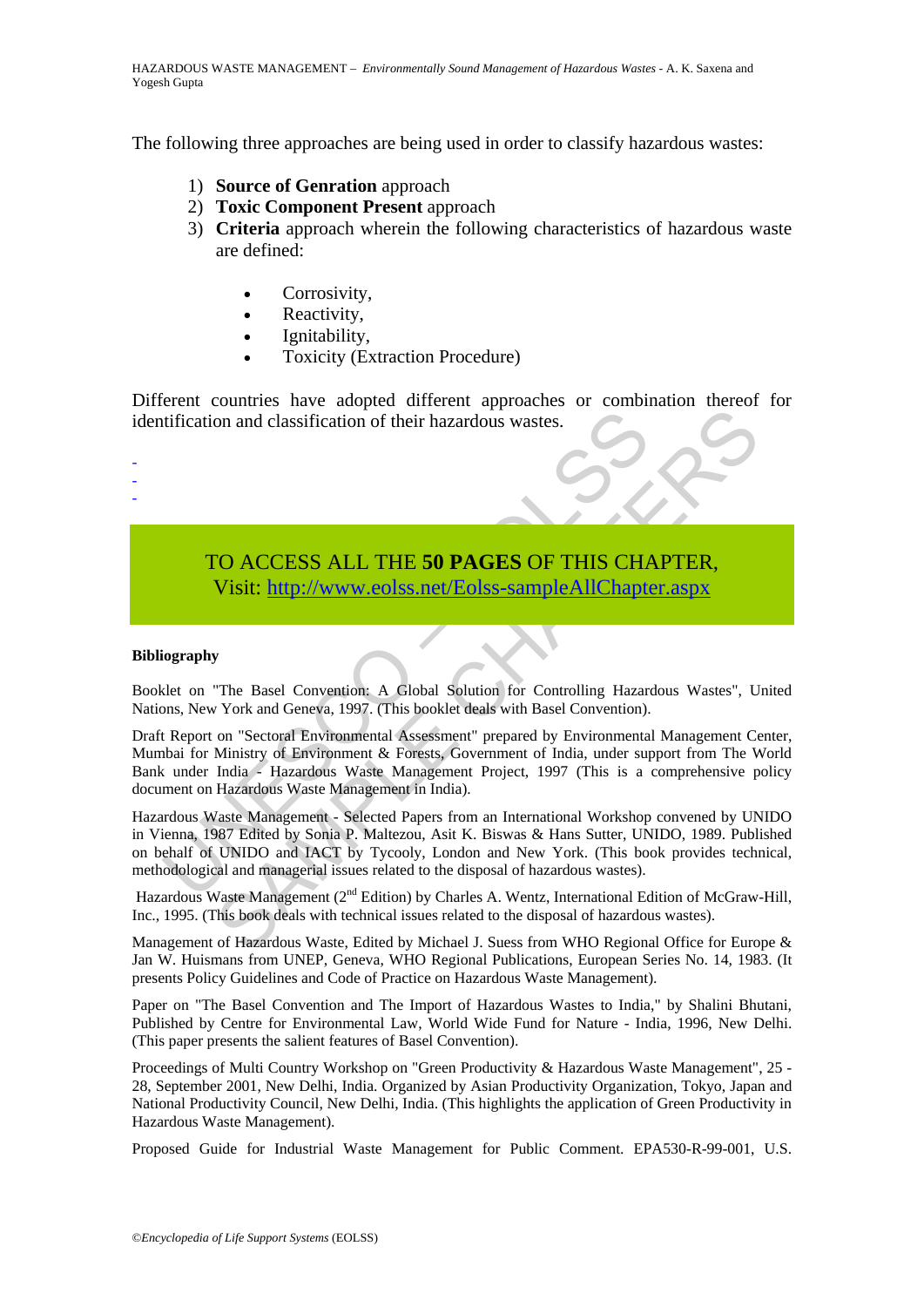HAZARDOUS WASTE MANAGEMENT – *Environmentally Sound Management of Hazardous Wastes* - A. K. Saxena and Yogesh Gupta

Environmental Protection Agency, Office of Solid Waste and Emergency Response, 401 M Street, SW, Washington, DC 20460, 1999. (This guide identifies the components of a sound waste management system and why each is important).

The paper on "India and the Transboundary Movements of Hazardous Wastes - The Law and Practice", by Shikhar Ranjan, Doctoral Candidate, International Legal Studies Division, School of International Studies, Jawaharlal Nehru University, New Delhi, India.(This paper describes the problem of transboundary movement of hazardous wastes to India).

World Bank Technical Paper no. 93 on "Safe Disposal of Hazardous Wastes", The Special Needs and Problems of Developing Countries, Volume I, II & III, Edited by Roger Batstone, James E. Smith, Jr., and David Wilson. The World Bank, Washington, D.C, 1989. (This publication provides the framework for evaluating options such as waste minimisation, recycling and waste reduction. The full array of treatment and disposal option is presented along with pros and cons of each).

#### **Biographical Sketches**

**Dr. A.K. Saxena** has a Doctorate in Zoology (University of Rajasthan) and a Post Graduate Diploma in "Water Analysis & Quality" from Loughborough University of Technology, U.K. and advanced training on "Hazardous Waste Management (HWM) at Germany.

Dr. Saxena has a rich and extensive experience of research, project management, consultancy and training. As Director (Environment) in National Productivity Council, he is responsible for planning, managing and monitoring of activities of the Environment Division of NPC; over-all coordination of Indo German project on Industrial Pollution Control.

Before joining NPC, Dr. Saxena has worked as Scientist in Council of Scientific & Industrial Research (CSIR). His job responsibilities in CSIR included coordination between government and industries for the transfer of pollution control technologies and providing advisory services to the industry in the field of pollution control.

**A.K. Saxena** has a Doctorate in Zoology (University of Rajasthan) and a Poster Analysis & Quality" from Loughborough University of Technology, U.K. Hazardous Waste Management (HWM) at Germany.<br>Saxena has a rich and extens **EXAMPLE AT THEOTEM** In Soloty (University of Rajashan) and a Post Graduate Diploysis & Quality" from Loughborough University of Technology, U.K. and advanced transagement (HWM) at Germany.<br>
SIMPLE CHAPTERS CHAPTER CONSID He has eighteen years of consultancy cum training experience in the field of Hazardous Waste Management, Waste Minimisation and Green Productivity. Some of his noteworthy assignments in Project Planning & Management are – Planning and Management of Indo German Technical Cooperation Project on Industrial Pollution Control and World Bank assisted Ministry of Environment and Forests (Govt. of India) projects on pollution prevention and control. He was the project leader of some significant projects which include Demonstration of Green Productivity in Dyes & Dye Intermediates, Tannery and Edible Oil in India sponsored by the Asian Productivity Organisation; Waste Minimisation Survey in India as APO's expert; UNIDO's National expert to prepare case studies on Environment Management System in SMEs. He has been engaged as Green Productivity expert by the Asian Productivity Organisation, Tokyo to provide training in various South East Asian countries.

Dr. Saxena is member of various committees constituted by the Ministry of Environment & Forests, Government of India. Hon'ble Supreme Court and State Governments on environment related policy matters. He has to his credit a number of papers published in national  $\&$  international journals.

**Mr. Yogesh Gupta** has completed the undergraduate degree (B.Tech.) in Civil Engineering from KNIT, Sultanpur (U.P.) in 1989 and Masters Degree (M.E.) in Environmental Engg. from Punjab University, Chandigarh (1991). Subsequently, he has undergrone for 2 - year comprehensive P.G. Course in Industrial Pollution Prevention & Control (IPPC) at Dr. Ambedkar Institute of Productivity, National Productivity Council, Chennai (1994) and obtain Gold Medal. From Oct.94, he is working with National Productivity Council, New Delhi where presently he is Deputy Director in Environment Division.

Mr. Gupta has undergone training at Germany in the field of "Development & Management of Secured Landfill Facility for Hazardous Waste" and at Philadelphia, USA for Municipal & Hazardous Waste Management & Engineering.

In NPC, Mr. Gupta is presently looking after Solid Waste Management including industrial hazardous wastes, bio-medical & municipal solid wastes. As a Dy. Director, he is responsible for planning and execution of consultancy assignment in waste management. He has extensively worked for carrying out environmental impact assessment for identification of waste disposal and management sites, designing of